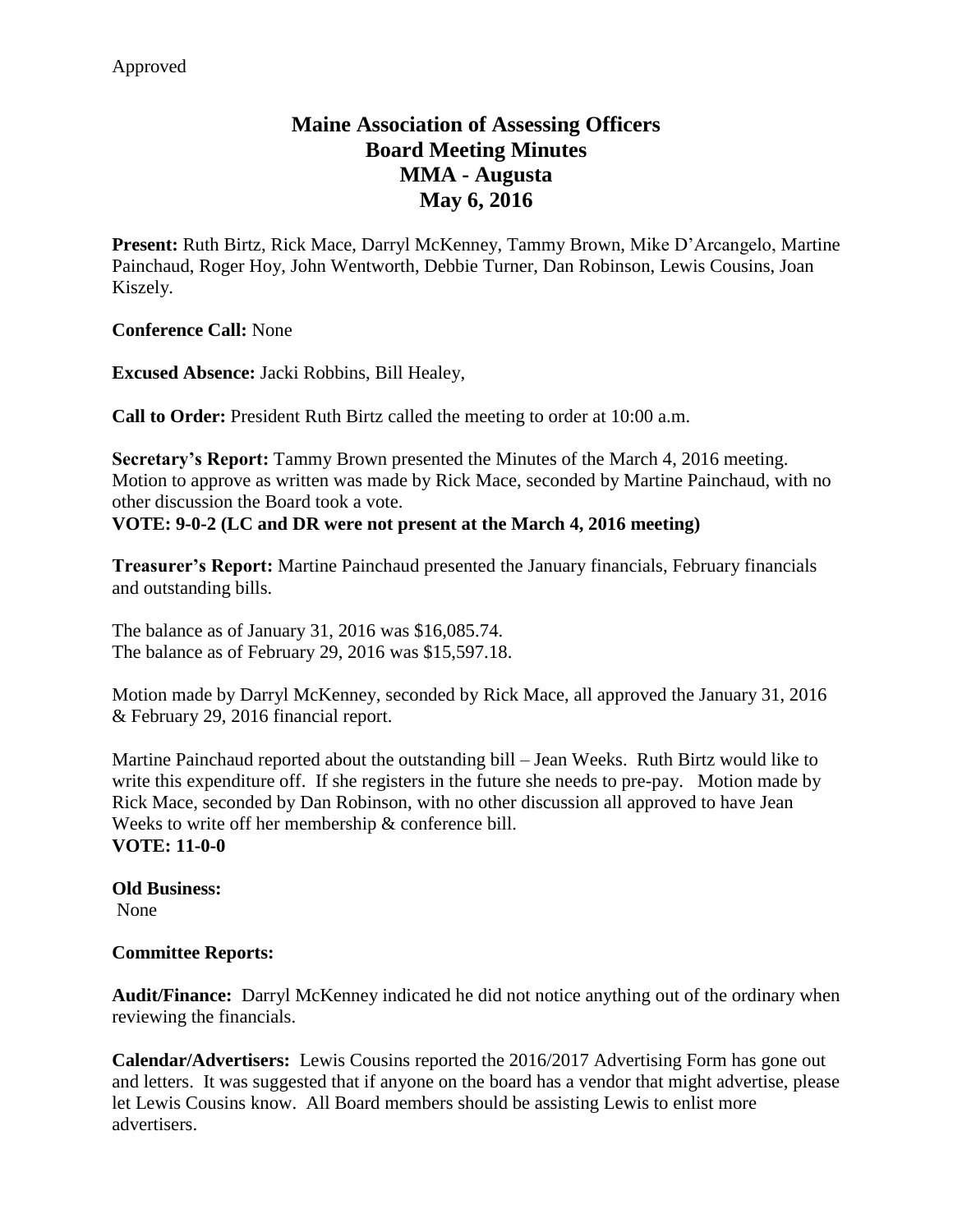**Newsletter:** Ruth Birtz reported the newsletter came out this month. There really was not enough content, so Tammy Brown emailed Bill Healey to get an educational article. Tammy Brown encouraged articles from the board. Dan Robinson – Assigned to write an article on how to go paperless & possible get Phil Drew to do an article on appeals for the July newsletter. There was a reminder that the Board has four area representatives and they were asked once again to help represent their section of the State.

**Ethics:** Jacki Robbins not in attendance.

**Legislative:** Mike D'Arcangelo had no report.

**Membership:** Roger Hoy reported that there are currently 266 paid members, and 28 are currently unpaid.

Membership Committee Interested Report: Tammy Brown requested chairs of committee to reach out to those interested in serving on a committee.

**Awards & Scholarship:** Tammy Brown reported she has had no scholarship received to date. She will send more applications out. She has not received any nomination for Assessor of the Year. She feels past nominations should be eligible. There was a lengthy discussion on how to get nominations for Assessor of the Year. It was suggested that we have the Scholarship & Assessor of the Year form be on-line. This form will go out to the MTCMA, selectman, etc. Tammy Brown will do up an email and MMA to do the blast email.

**Technology Report:** Dan Robinson had no report. He indicated he got nominated to do an article for the July newsletter.

**Executive Board:** Rick Mace had no report.

**Education:** Bill Healey, Jr. was absent. Tammy Brown reported the following for Bill Healey:

 $\triangleright$  Jim Nadeau of Nadeau Land Surveying will be speaking in the afternoon, but Bill still needs to find a speaker for the CEO training on Thursday morning. Tammy requested the board members contact Bill of they knew of someone who could assist with the CEO Education.

The speakers have been confirmed for the Assessor's training but the presentations haven't been finalized yet. IAAO President W.A. "Pete" Rodda will be attending and speaking. Kevin Bartlett of The Warren Group, Joel Mosher and Shawna Cook Mueller of Bernstein Shur, Jeff Baril and Tom Maynard from the City of Lewiston, Craig Saddlemire of Raise Op Cooperative Housing, David and Elizabeth Sawyer, and David Ledew and Kate Dufour will all be presenting.

Bill Healey talked to Kerry of the MCIAAO about the MMA Convention and they decided to have a split session. One part will be on GIS Mapping and Ortho Photography presented by Aaron Weston and someone from MapGEO, and the second part will be presentations from each of the Assessing Groups in the State.

 $\triangleright$  Maine Revenue Services: Ruth Birtz indicated that their meeting with Maine Revenue Services and MCIAAO went very well. They are looking to have different levels of